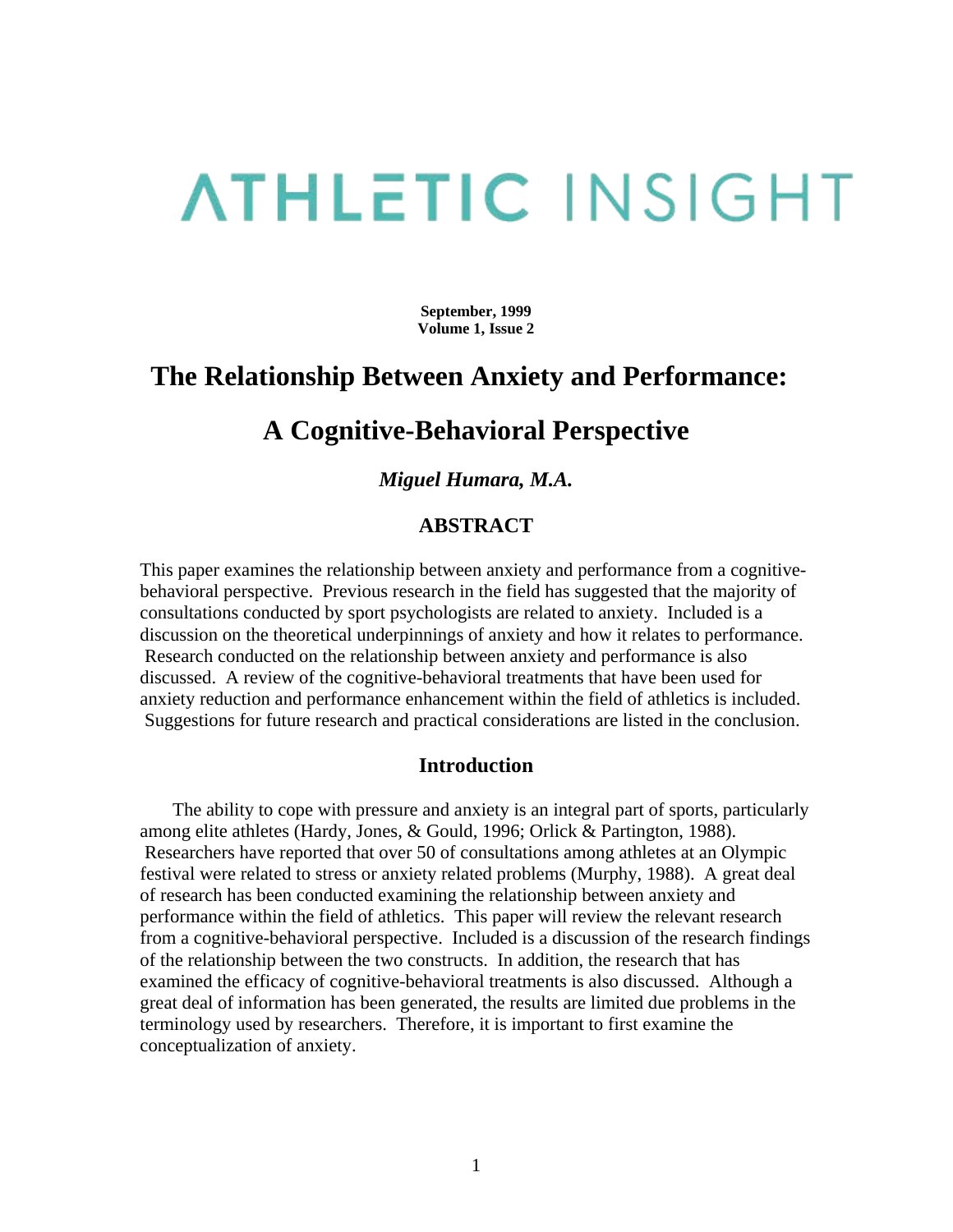#### **Theoretical Constructs of Anxiety**

 Previous research conducted relating to anxiety and performance in athletics has been difficult to synthesize for a variety of reasons including methodological flaws such as a lack of clear operational definitions and a clear theoretical construct. This section will establish operational definitions for the terms that will be used throughout the rest of this paper. In addition, it will provide an overview of the theories that have been used by researchers who have attempted to clarify the relationship between anxiety and performance in athletics.

 The main problem that research on the relationship between anxiety and performance has encountered is that researchers have not adequately operationally defined the construct of anxiety. Instead, terms such as stress, anxiety, arousal and activation have been used interchangeably. For the purposes of this paper the following operational definitions will be used for the terms anxiety and stress. Stress is a state that results form the demands that are placed on the individual which require that person to engage in some coping behavior (Jones, 1990). Arousal can be considered to be a signal to the individual that he or she has entered a stressful state and is characterized by physiological signs (Hardy et al., 1996). Anxiety results when the individual doubts his or her ability to cope with the situation that causes him or her stress (Hardy et al., 1996). Another important point that needs to be clarified is the difference between state and trait anxiety (Spielberger, 1966). While state anxiety can be considered to be more situational in nature and is often associated with arousal of the autonomic nervous system, trait anxiety can be thought of as a world view that an individual uses when coping with situations in his or her environment (Spielberger, 1966). Trait anxiety influences performances in that individuals with high trait anxiety will attend more to information related to state anxiety (Hardy et al., 1996). Previous research outside of sport and exercise psychology has indicated that individuals with high trait anxiety who are state anxious attend to threat related information, while individuals with low trait anxiety who are state anxious will attend away from threat related information (MacLeod, 1990). Within the context of sports, those individuals who are low trait anxious and experience high state anxiety would find it facilitative to a peak performance; but, those individuals with who are high trait anxious and experience state anxiety will find it debilitative to athletic performance (Hardy et al., 1996).

 One of the earliest models that attempted to explain the relationship between arousal and performance was the inverted-U hypothesis (Broadhurst, 1957; Hebb, 1955). It stated that as arousal increased performance would increase as well; but, if arousal became too great performance would deteriorate. In other words, as stress began to build an individual still felt confident in their ability to control it and performance would improve. However, once a stressor became so great that the individual started to doubt the ability to cope with, performance began to decline. Although this model gave some explanation as to why performances deteriorated when individuals felt stress, it did not account for the differences in the performance of athletes who are exposed to the same stressor.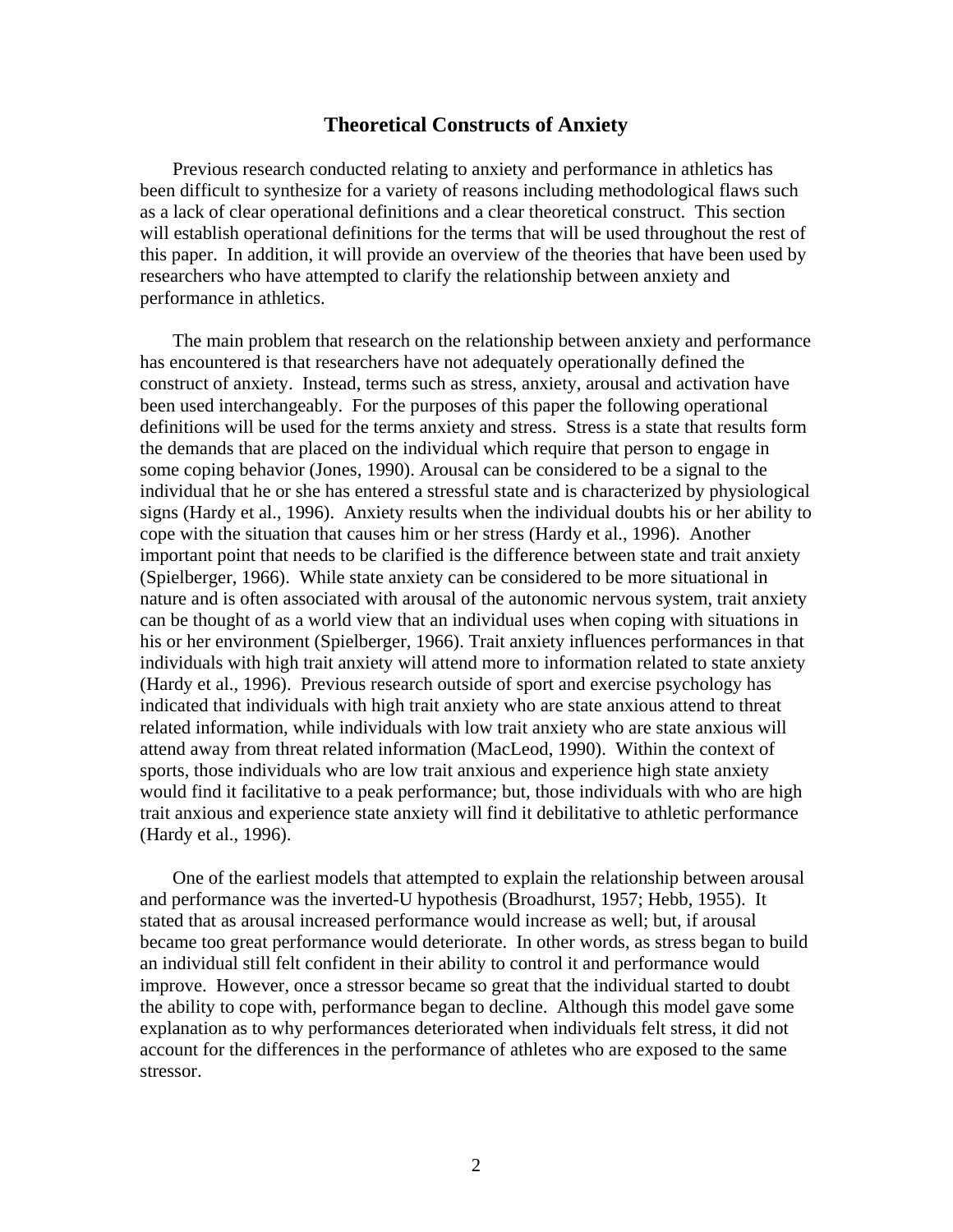Researchers attempted to account for the differences in the performances of individuals through the concept of individualized zones of optimal functioning or IZOFs (Hanin, 1980, 1986). According to this theory, each individual has an optimal level of pre-performance anxiety which results in peak performances. However, if the preperformance anxiety lies outside the area of the IZOF, whether too high or too low, then performance will deteriorate (Hanin, 1980, 1986). IZOFs can be determined by repeatedly measuring anxiety and performance or through athlete's recall of anxiety levels prior to peak performances. Indeed, researchers found that IZOFs are better predictors of performance then the inverted U- hypothesis (Turner & Raglin, 1991). Although this is a better model then the inverted-U hypothesis, it still fails to explain the factors that account for the individual differences in performance among athletes.

 The differences observed between successful and unsuccessful athletes may be the result of their cognitive interpretation of their anxiety states. According to reversal theory (Apter, 1982) arousal is interpreted differently depending on their present state. In telic states athletes are focused on a goal and thus interpret their arousal as anxiety. However, in paratelic states performers are focused on their behavior and therefore interpret their arousal as excitement. Individuals can flip from one state to another quickly and therefore change their interpretation of the arousal that they experience which in turn affects their performance (Hardy et al., 1996). This theory attempts to incorporate both physiological and cognitive factors in its explanation of the relationship between performance and anxiety but fails to explain their relationship with performance adequately.

 Multidimensional anxiety theory expanded on reversal theory's inclusion of cognitive and physiological factors (Burton, 1988). In this model, cognitive anxiety (the central tenet of which is concerned with the consequences of failure) has been found to have a negative linear relationship with performance (Burton, 1988). Self-confidence (a separate cognitive component) has been found to have a positive linear relationship with performance (Burton, 1988). Finally, somatic anxiety (physiological symptoms) has been found to have an inverted-U shaped relationship with performance (Burton, 1988). Although this model incorporates many elements of anxiety, it still treats them as separate entities. The next model that arose looked at the interaction between two of these three factors.

 The catastrophe model of anxiety and performance looks at the interactive effects of physiological arousal and cognitive anxiety upon performance (Fazey & Hardy, 1988; Hardy, 1990). Physiological arousal can influence performance as a result of the individual's interpretation of their physiological symptoms. According to the model as cognitive anxiety increases it will be beneficial to performance at low levels of physiological arousal but a detrimental effect at high levels of physiological arousal (Hardy et al., 1996). Furthermore, when cognitive anxiety is at a low level, changes in physiological arousal have little effect upon performance. However, as cognitive anxiety increases physiological arousal can have either a positive or negative effect on performance depending on how much arousal there is (Hardy et al., 1996). Once physiological arousal levels are too high there is a steep drop in performance which can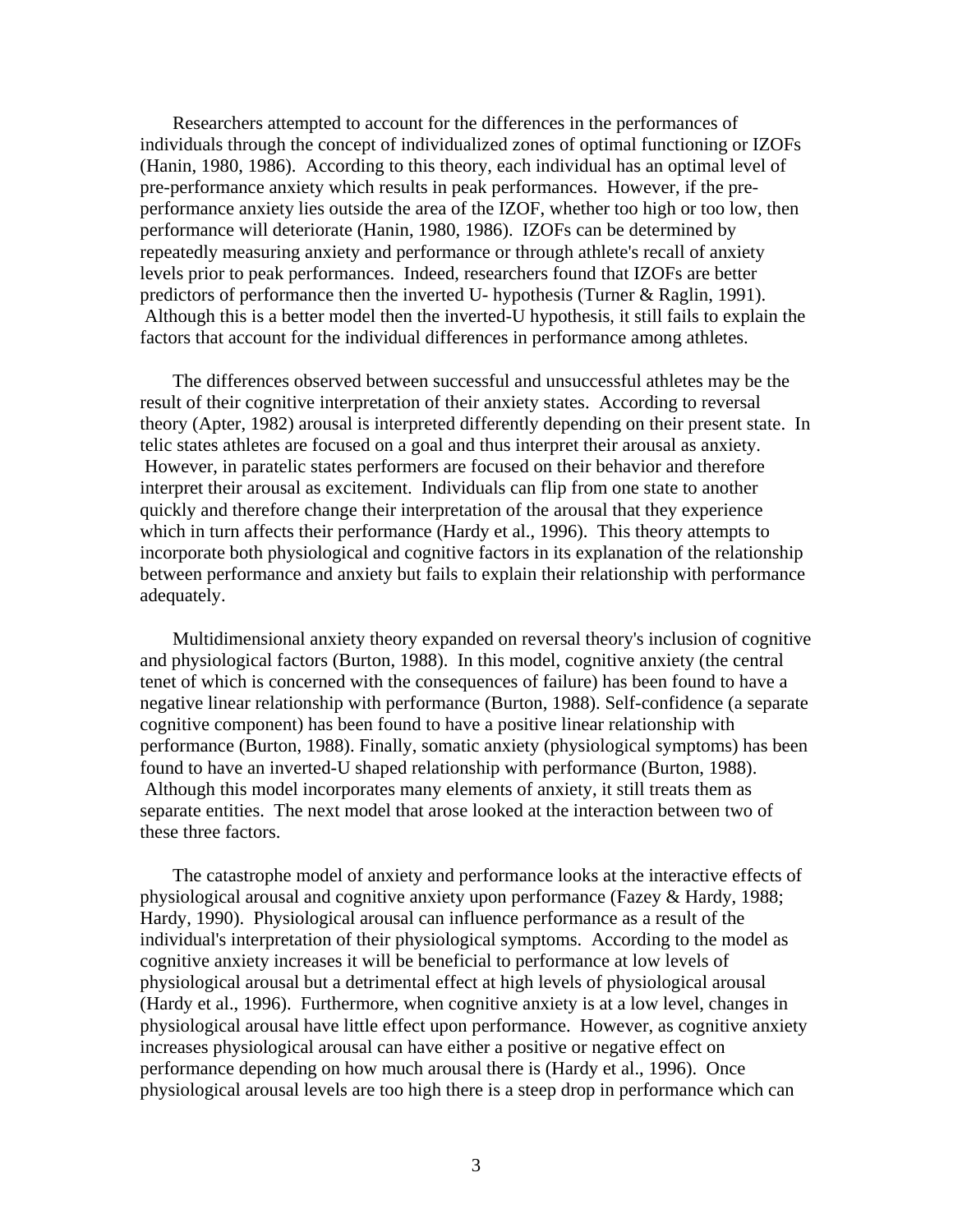only be reversed by a reduction in physiological arousal (Hardy et al., 1996). Although the model fails to include a self-confidence variable, its interactive approach seems to be the best explanation for observed behavior.

 Now that we have a good understanding of the interaction of these variables, the question still remains, how do you operationalize these constructs? Two scales have been developed for this purpose. The Competitive State Anxiety Inventory - 2 (CSAI - 2) developed Martens, Burton, Vealey, Bump, and Smith (1990) seems to be the most widely used. It consists of three subscales: cognitive anxiety (fear of anxiety and negative expectations), somatic anxiety (perceptions of physiological arousal) and selfconfidence. Although self-confidenceis not included in the catastrophe model, it has been found to be a separate entity from cognitive anxiety and will be discussed later in this paper. The Sport Anxiety Scale (SAS) was developed by Smith, Smoll, and Ptacek (1990). It measures trait cognitive anxiety, somatic anxiety, and concentration disruption. Although it is not used as often, it is still a reliable instrument that also fits within the catastrophe model of anxiety and performance. Use of either of these scales by researchers would be a step in the right direction towards creating appropriate operational definitions. Let us now turn our attention to the research conducted on the relationship between anxiety and performance.

#### **Effects of Anxiety in Athletics**

 A great deal of research has been devoted to the effect of anxiety on sports performance. Researchers have found that competitive state anxiety is higher for amateur athletes in individual sports compared with athletes in team sports (Simon & Martens, 1977). In addition, participants in individual non-contact sports have been found to report lower levels of state anxiety than participants in individual contact sports (Lowe & McGrath, 1971). This section will review this research from the perspective of the theoretical models discussed above.

 Cognitive anxiety has been found to exert a powerful influence on performance. This statement holds true regardless of the individual's skill level. Participants in a collegiate softball tournament were put into one of two conditions: high situation criticality or low. While somatic anxiety did not differ in the two situations, those athletes in the high criticality condition had significantly higher levels of cognitiveanxiety (Krane, Joyce, & Rafeld, 1994). Clearly the cognitive interpretation an individual gives to a situation exerts an effect. Researchers have found that athletes that are successful interpret arousal to be facilitative. Research conducted with an elite group of swimmers found that anxiety intensity levels were higher in subjects who interpreted their anxiety as debilitative than those who reported it as being facilitative (Jones, Hanton, & Swain, 1994). This has been found to be true of gymnasts (Jones, Swain, & Hardy, 1993) as well as basketball players (Swain & Jones, 1996). Gould, Petrchlikoff, and Weinberg (1984) have reported that the strongest predictor of cognitive anxiety was years of experience such that the more experience an individual had the lower the level of cognitive anxiety. This was supported by research conducted with a group of tennis players. Advanced subjects (individuals who had been participating in the sport for an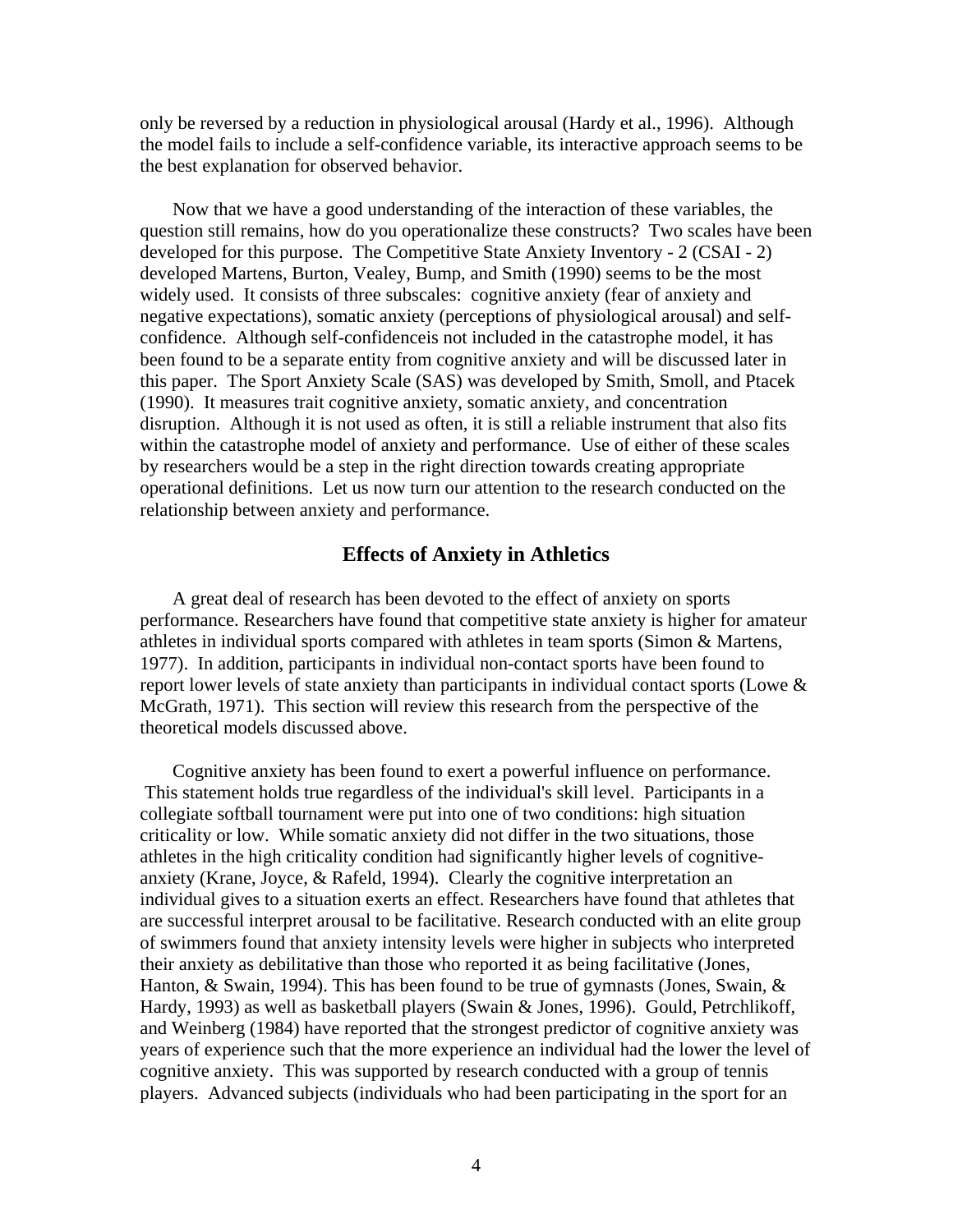extended period of time) reported more facilitative interpretations of their anxiety than novices (Perry & Williams, 1998). Similar results have been observed among a group of elite swimmers (Jones, Hanton, & Swain, 1994). Perhaps this is due to previous experience with arousal and how to cope. This conclusion is supported by the research of Jones, Swain, and Cale (1990) found that cognitive anxiety was best predicted by an evaluation of previous performances, individual's perception of preparedness, and goal setting.

 The amount of self-confidence that an individual possesses has been found to differ among elite and novice athletes. Research with a group of tennis players indicated that the advanced players had significantly higher levels of self-confidence (Perry & Williams, 1998). This has been found to be true of gymnasts (Bejek & Hagyet, 1996) as well as swimmers (Jones, Hanton, & Swain, 1994). The predictors of self-confidence identified by research are perception of preparedness, and external conditions (Jones, Swain, & Cale, 1990). Other researchers have found that the strongest predictor of selfconfidence has been found to be the amount of ability that an individual believed he or she had (Gould, Petrchlikoff, & Weinberg, 1984). This makes sense given an individuals previous experience in a given situation. Self-confidence has been found to account for a greater proportion of variance in performance than cognitive or somatic anxiety (Hardy, 1996). This suggests that the most powerful quality that elite performers posses is a high level of self-confidence which may act as a protective factor from cognitive anxiety.

 Although the research conducted focusing on cognitive anxiety and self-confidence provides some insight into their effect on athletic performance, the interaction of these variables in conjunction with somatic anxiety provides a better understanding of the true effects. Among a group of 91 athletes ranging in age from 14 - 36 years old who participated in soccer, swimming, and track and field, those individuals with higher scores on self-confidence and lower scores on cognitive anxiety and somatic anxiety perceived their overall anxiety levels as more facilitative of athletic performance (Wiggins & Brustad, 1996). Research conducted comparing athletes competing in team sports (basketball) with those competing in individual sports (track and field) has found that subjects competing in individual sports report significantly lower self-confidence and higher somatic anxiety than team sport athletes (Kirby & Liu, 1999). This is supported by research that has been conducted with figure skaters as well. Martin and Hall's (1997) research demonstrated that skaters experienced grater cognitive and somatic anxiety prior to an individual competitive event than prior to a team competition. Perhaps this is due to a diffusion of responsibility that occurs in the team framework but not in an individual framework. Important gender differences have also been found by researchers focusing on the relationship between cognitive anxiety, self-confidence, and somatic anxiety. Females had lower self-confidence and higher somatic anxiety scores than males on the CSAI-2 (Thuot, Kavouras, & Kenefick., 1998). This research also focused on the location of an athletic event as well, finding that away games resulted in increased somatic anxiety and lower self-confidence. Finally, Thuot et al. (1998) found that adolescents, regardless of gender, experienced significantly higher levels of cognitive and somatic anxiety and lower levels of self-confidence as the ability of opponents increased. This is partially supported by research that has focused on the determinants of anxiety as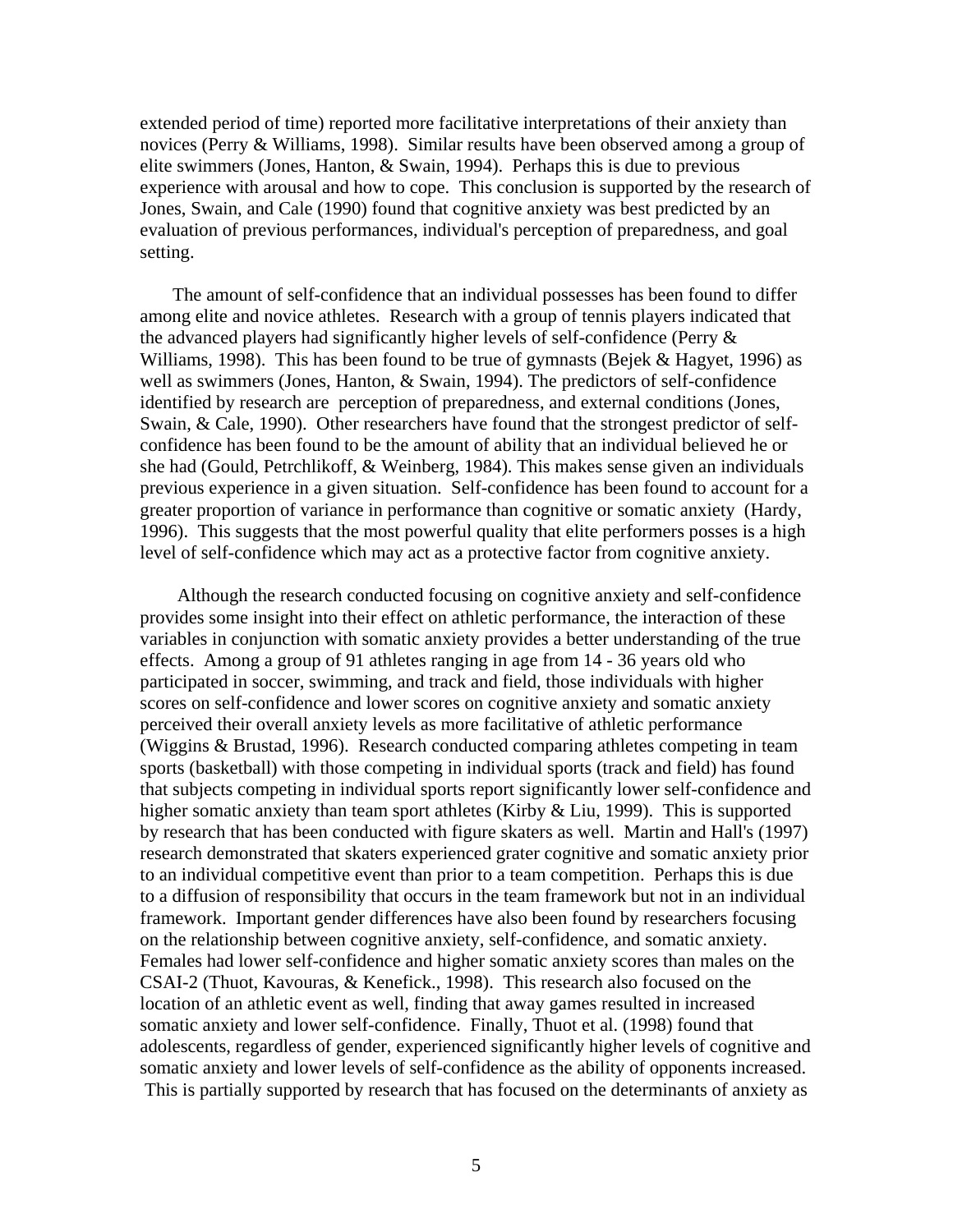well as gender. Among males, cognitive and somatic anxiety was more strongly affected by their perception of opponent's ability and probability of winning (Jones, Swain, & Cale, 1991). Female's cognitive anxiety and self-confidence is determined by readiness to perform and the importance they personally placed on doing well (Jones, Swain,  $\&$ Cale, 1991). These gender differences are indicative of the need to develop interventions that are tailored to individual needs and the importance of considering all factors when developing an intervention.

 Clearly, anxiety exerts a variety of effects on athletic performance. These effects vary based on sport, gender and level of experience. In order to facilitate peak performances by athletes, sport psychologists must consider the three different facts of anxiety: cognitive anxiety, somatic anxiety, and self-confidence. Given the research that indicates that successful athletes who interpret their anxiety as being facilitative is characterized by high scores on self-confidence and low scores on somatic and cognitive anxiety, sport psychologist should work towards achieving this ideal state among their clients. Let us now turn our attention to the variety of treatments that are available for the treatment of anxiety within the athletic context.

#### **Cognitive-Behavioral Treatments in Athletics**

 The research cited so far in this paper clearly indicates that it is important for athletes to be able to control their anxiety if they are to produce peak performances at important times. A large discrepancy between performance in practice and in competition is indicative that the athlete is having a hard time achieving an appropriate level of arousal or may over aroused (Butler, 1996). Advances in the field of anxiety reduction in general have transferred over into athletics. Research in the field has identified the following strategies used by elite performers to control their anxiety: goal setting; though control strategies such as positive thinking and cognitive restructuring; relaxation techniques such as diaphragmatic breathing, imagery, and progressive muscle relaxation; and focusing on the task at hand (Gould, Eckland, & Jackson, 1993; Jones & Hardy, 1990; Orlick & Partington, 1988). This section will review research that has been conducted on applied treatments for anxiety reduction within the sporting context. Specific interventions and therapeutic considerations will also be discussed in this section.

 In the past, researchers have examined the effectiveness of cognitive-behavioral interventions with a variety of athletes. The treatment modalities that have been used have had considerable variability in content and in format. Early research in the field was based on work for anxiety reduction in clinical settings. Research conducted with two female collegiate basketball players who received training in relaxation, imagery, and cognitive restructuring had significant improvements in concentration problems and ingame anxiety (Meyers, Schleser, & Okwumabua, 1982). The authors concluded that the interventions improved performance by reducing anxiety and improving self-esteem (Meyers, Schleser, & Okwumabua, 1982). Later research continued to demonstrate the efficacy of cognitive-behavioral interventions in improving athletic performance. One study used the cognitive-behavioral interventions mentioned above in 7 weekly 2-hour group sessions. The results indicated that in comparison to the no treatment control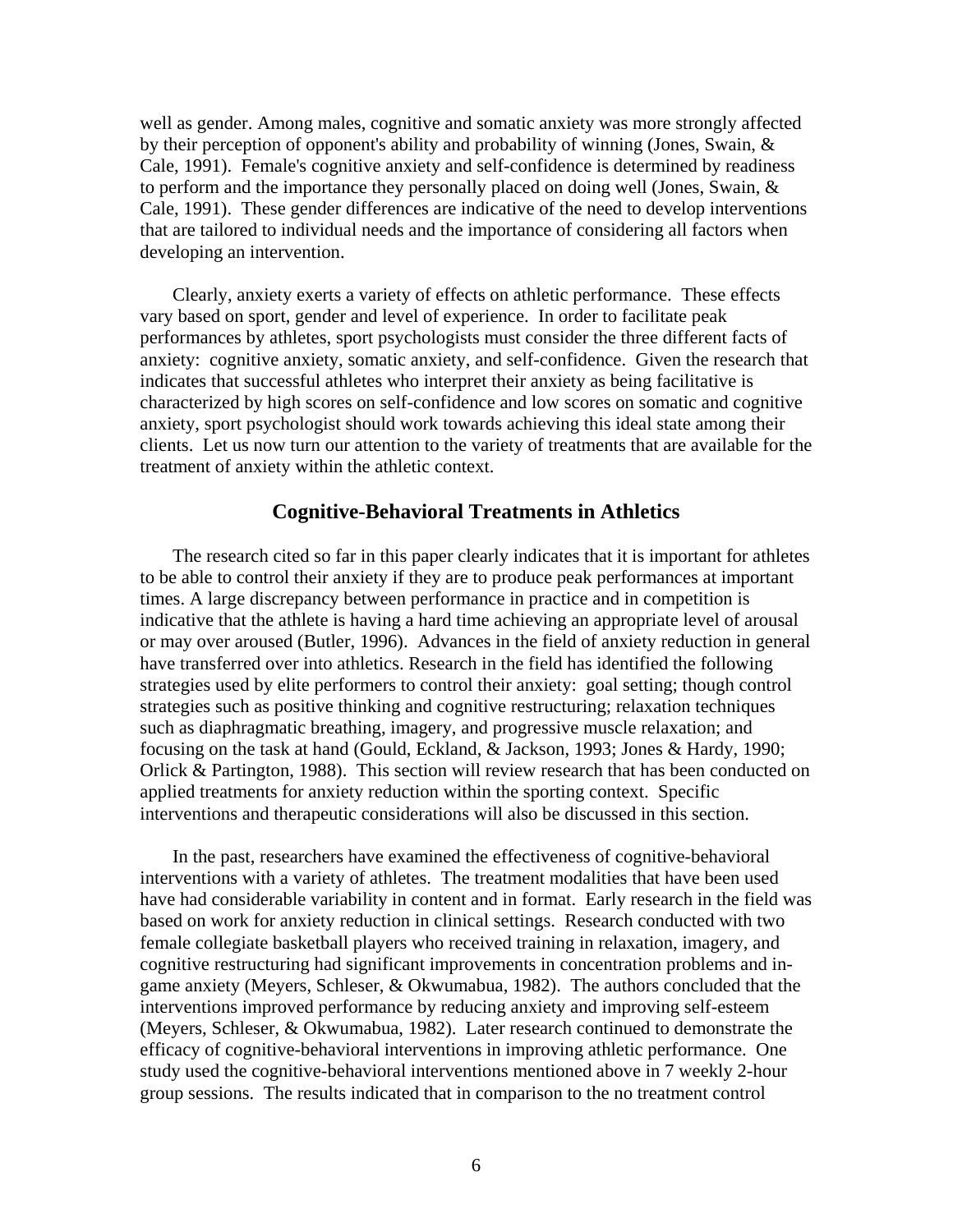group, the treatment group showed decreases in anxiety (Holm, Beckwith, Ehde, & Tinius, 1996). Another study using a multiple baseline design demonstrated that after a cognitive-behavioral intervention there was a significant decrease in cognitive and somatic anxiety as well as an increase in self-confidence (Savoy, 1997). However, the improvement in self-confidence may have been due to the individualized nature of the treatment provided. This is supported by other research conducted with collegiate basketball players who were treated in either a group or a combination group/individualized program. Although there was a decrease in cognitive and somatic anxiety for all athletes, only those subjects who participated in the individualized program had improved scores on self-confidence (Savoy & Beitel, 1997). This indicates that an individualized treatment program may be most beneficial for athletes who are having difficulties with self-confidence, but that treatment of cognitive and somatic anxiety can take place in a group format. Some research has suggested that any intervention regardless of content was beneficial in reducing anxiety. Tennis players in one of four interventions (imagery, relaxation, relaxation and imagery, and concentration) showed significant reductions in somatic and cognitive anxiety and an improvement in self-confidence (Terry, Coakley, & Karageorghis, 1995). If the researchers would have included a no-treatment control group, then their results might have shown some differences among the groups; but, this study still indicates that cognitive-behavioral interventions are effective for the purposes of performance enhancement. However, research conducted with field hockey players has concluded that anxiety reduction techniques that are directed at the individual's dominant anxiety type (cognitive or somatic) is more effective (Maynard  $&$  Cotton, 1993). It is therefore necessary to asses athlete's needs before instituting interventions. None the less, the above research demonstrates the effectiveness of cognitive-behavioral interventions. We now turn our attention to the specific techniques that generally comprise these treatments: relaxation, cognitive imagery, and restructuring.

 Relaxation is one method that has been discussed in the literature for reducing both cognitive and somatic anxiety. It is important since it can reduce the individual; Hardy, Jones, & Gould, 1996). These two strategies have been used successfully in the treatment of clinical populations. While a discussion of the procedures used in these two treatments is beyond the scope of this paper, they are still an important component of any anxiety reduction intervention for the purposes of performance enhancement. Butler (1996) also notes that at times athletes have a hard time reducing their arousal levels once a competition has ended. Use of progressive muscle relaxation is recommended for this purpose and may be beneficial for athletes who have difficulty sleeping the night before a big competition (Butler, 1996). Although both of these interventions are beneficial for the purposes of anxiety reduction previous experience indicates that they initially work best when used in conjunction with imagery focusing on relaxation. As the athlete begins to master these techniques the relaxing imagery can be dropped off.

 Imagery and mental rehearsal of tasks is also beneficial for the individual seeking to improve athletic performance. It provides familiarity with the task at hand and also provides positive feedback of their imagined performance (Hardy et al., 1996). This intervention has been proven to be effective with collegiate athletes in all sports. Results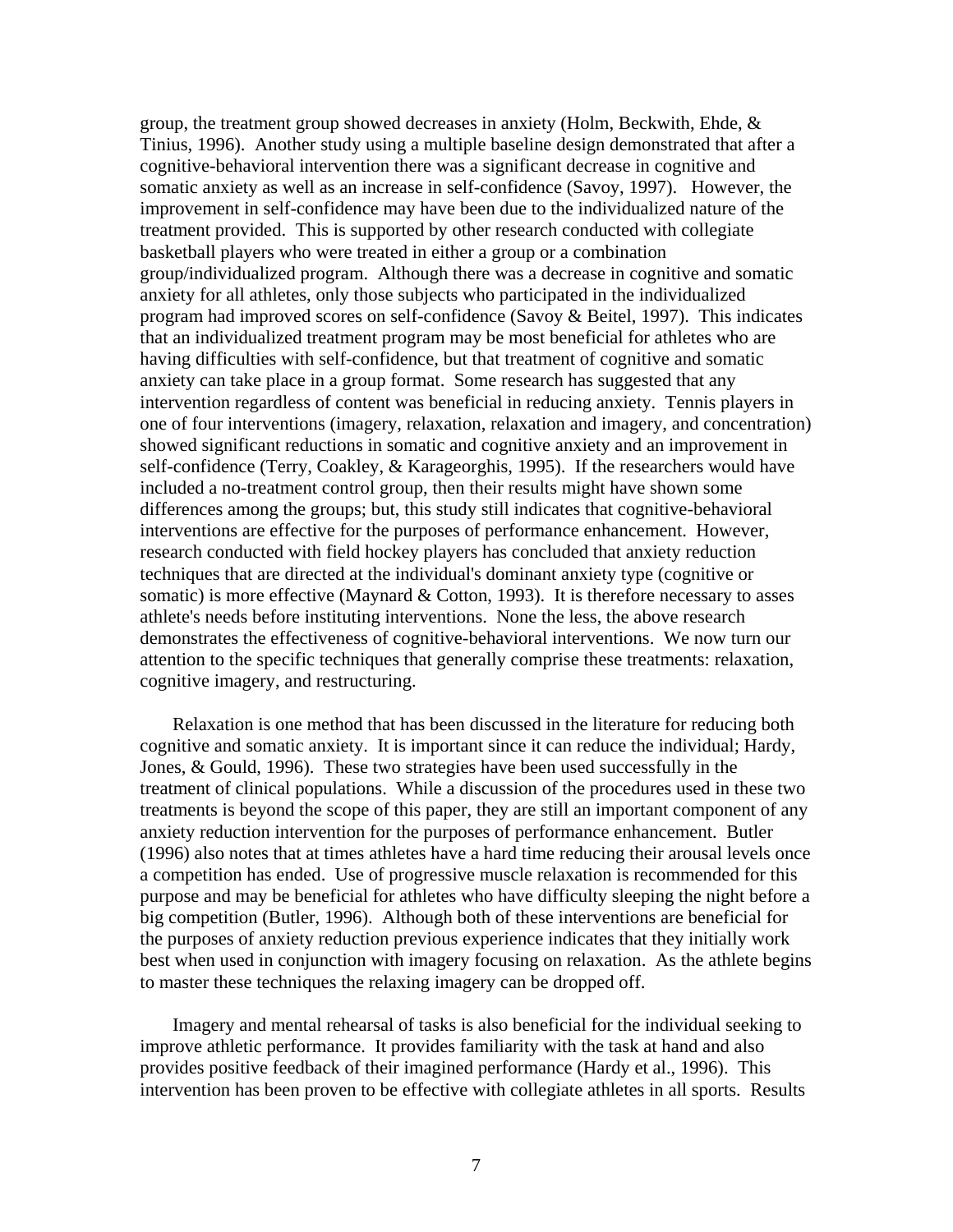of research indicate that individuals who were in the imagery intervention had significantly greater increases in sport performance and sport competition anxiety than did the delayed-training control group (Lohr & Scogin, 1998). Little is known about how imagery functions. However, researchers have identified visual imagery ability and motivational arousal imagery as predictors of cognitive state anxiety (Vadocz, Hall, & Moritz, 1997). Visual imagery ability was also predictive of somatic state anxiety and motivational mastery imagery was predictive of self-confidence (Vadocz, Hall, & Moritz, 1997). The researchers also found that imagery ability was significantly related to imagery use such that as ability increased so did use (Vadocz, Hall, & Moritz, 1997). Butler (1996) identified the following components a being important to a successful imagery routine:

- Selection of a skill to be imagined. Visualization should be preceded by relaxation. Visualization should also be as a realistic as possible incorporating the use of all senses and the venue of the athletic competition.
- The technique to be imagined should be brought into focus. An internal perspective (as if they are viewing it through their eyes not the eyes of a camera on them performing the skill) is necessary. In addition, an attempt to feel the movement is effective in enhancing the imagery exercise.
- Practice the skill in "real time," there is no need to speed up or slow the skill down. Inclusion of coaches in the development of an imagery routine is important since it incorporates their technical skill and helps to minimize the perception of psychologists as a threat by coaches.

Butler (1996) concludes that imagery is an important component of an athlete's precompetition regimen if they are to be successful.

 Cognitive restructuring is an important component of treatment since it allows individuals to have a different interpretation of the activation states they are experiencing and thus reduce cognitive anxiety. It can be beneficial for de-emphasizing the importance of competitions which will allow an athlete's true ability to come through. According to multidimensional anxiety theory, elite performers will have peak performances as cognitive anxiety decreases and self-confidence increases. This suggests that an appropriate intervention might be to de-emphasize the importance of competitions and try to achieve an intermediate level of somatic anxiety (Hardy et al., 1996). Goal setting is another important part of cognitive restructuring as well. It is important not to set goals that are too overwhelming for individuals since this in turn may result in increases in state anxiety (Jones, Swain, & Cale, 1990) which in turn may result in impaired performance. Instead, it is recommended that a series of smaller goals be set for individuals that break the task down into its component parts (Orlick, 1986).

 Although relaxation, imagery, and cognitive interventions are each beneficial for the purposes of anxiety reduction in athletics, they are far more powerful when used in conjunction with one another. Butler (1996) suggests a mnemonic device called PRESSURE who have a hard time coping in competitions that incorporates all three phases of intervention. The word can be broken down as follows: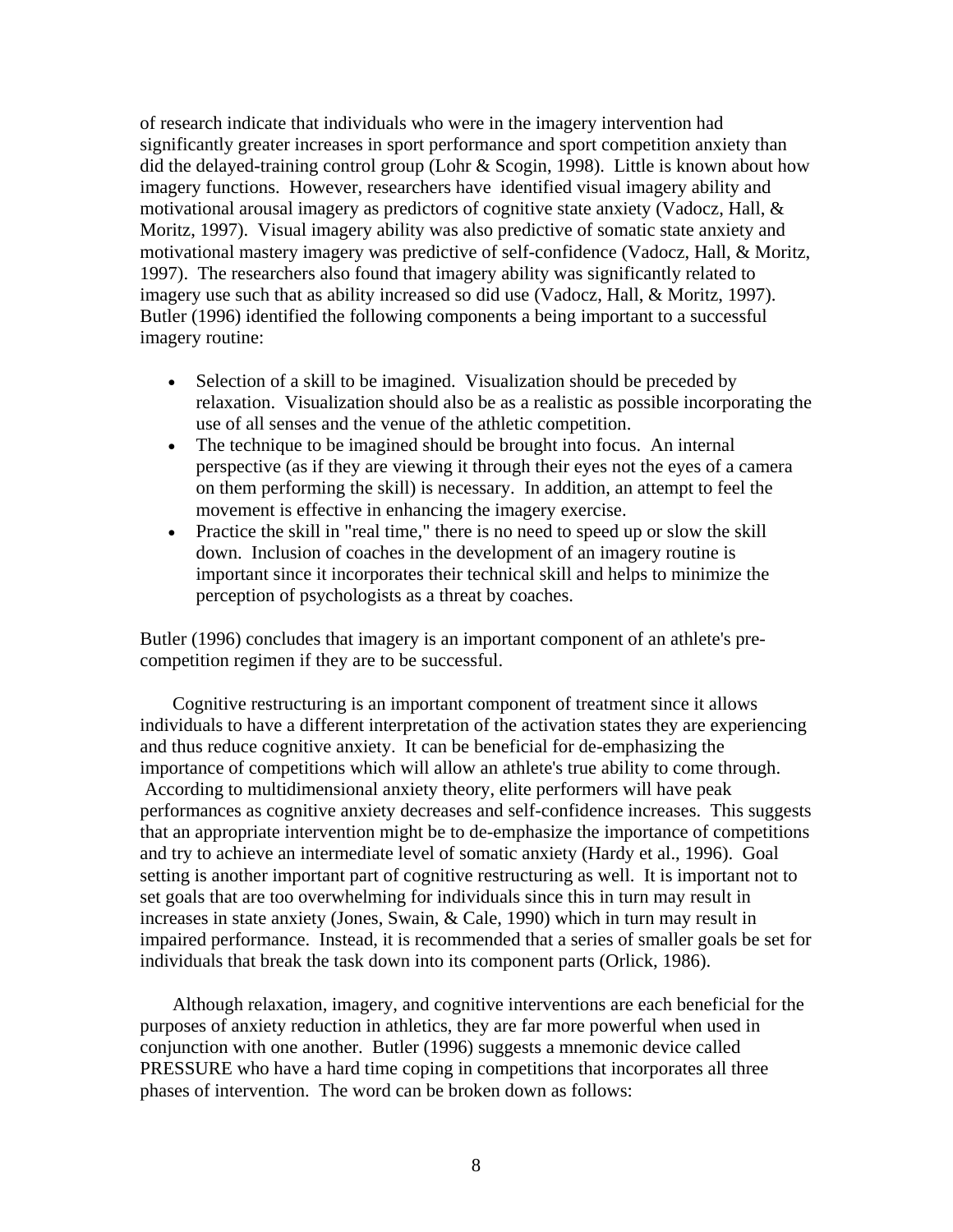- **Prepare Athletes must psychologically prepare for what they will face during the** competition.
- **Relax** Diaphragmatic breathing exercises, may be necessary prior to competition in order to prevent over arousal which would result in a deterioration in performance.
- **E**xternalize This involves the belief that problems are not within yourself. This can be of assistance when athletes feel that there are too many demands that are being put upon them.
- Stay Positive Acknowledgement of the importance that individuals should have confidence in their abilities.
- Single Minded Stay focused on the task at hand. This can be used both in training and competition.
- **U**nite Particularly useful within the framework of teams sports, this component encourages athletes to consider what roles others will fulfill and the importance of working together as a team throughout the competition.
- **R**e-evaluate How important is this event in the real world?
- **E**xtend yourself Give your best performance every time no matter how important, or unimportant, the competition is.

Use of this mnemonic device is warranted with individuals that have problems with the three components of athletic anxiety: cognitive, somatic, and self-confidence.

 Even the amount of cognitive effort that is used by an individual to use these strategies as an effect on performance. Gould et al., (1993) reported that the differences between medal winners and non-medal winners at an Olympic wrestling competition was the degree to which the individuals used these interventions automatically such that winners were more likely to use the interventions automatically. Most elite level performers have already found ways of achieving the activation state that is necessary for the sport. One of the things that makes athletics so fascinating is the number of different demands that are placed on an individual throughout a competition. It is therefore unlikely that any one intervention will ever be able to be of benefit for everyone. Thorough assessment of the athlete's needs is therefore recommended.

#### **Conclusion**

 The above research indicates that anxiety has a considerable impact on performance. Early research was limited due to a lack of clear operational definitions for the construct of anxiety. The development of the catastrophe model provides future researchers with a theoretical framework for better understanding the relationship between cognitive anxiety and somatic anxiety and their effect on performance. Furthermore, we now have the tools for better understanding the components of anxiety in the athletic context. The development of the CSAI-2 and the SAS allows researchers to reliably measure the following constructs: cognitive anxiety, somatic anxiety, self-confidence, and concentration disruption. Furthermore, the development and increased popularity of multiple baseline research designs provide a method for examining anxiety reduction interventions through cognitive-behavioral interventions with small sample sizes.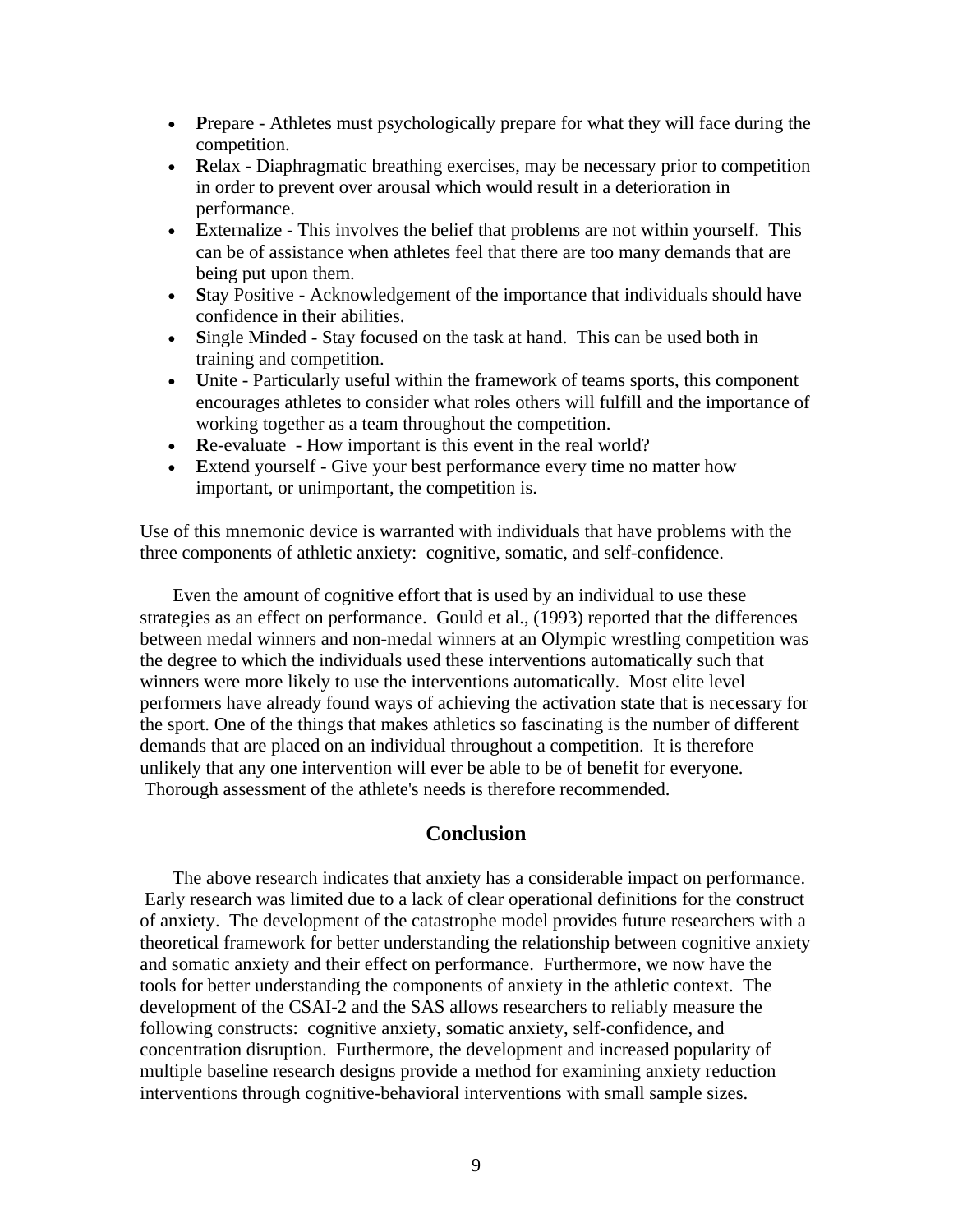Today's managed care environment has led to the development of manualized treatments for many anxiety disorders in clinical populations. Future researchers should focus on the development of manualized treatments within the athletic environment. However, this should be done with a consideration for the athlete's needs if our interventions as sport psychologists are to have their maximum impact.

 Although anxiety can have a considerable impact on performance, it is important to consider other components of an athlete's functioning as well. The mental health model of Performance (Morgan, 1985) does this by using the Profile of Mood States (McNair, Lorr, & Droppelman, 1971). According to the model, peak performances are achieved by individuals who poses psychological states with high levels of vigour and low levels of tension, depression, anger, fatigue, and confusion. This is typically called the iceberg profile and is one method for differentiating between successful and unsuccessful performers. Although some research has indicated that this profile can not be used to differentiate between successful and non-successful athletes, evidence from Terry's meta analysis (1995) indicates that there is some validity to this profile if the sample is homogenous in ability and the sport they participate in. It is therefore necessary to consider all aspects of an individual's psychological functioning if sport psychology interventions are to have a maximum impact.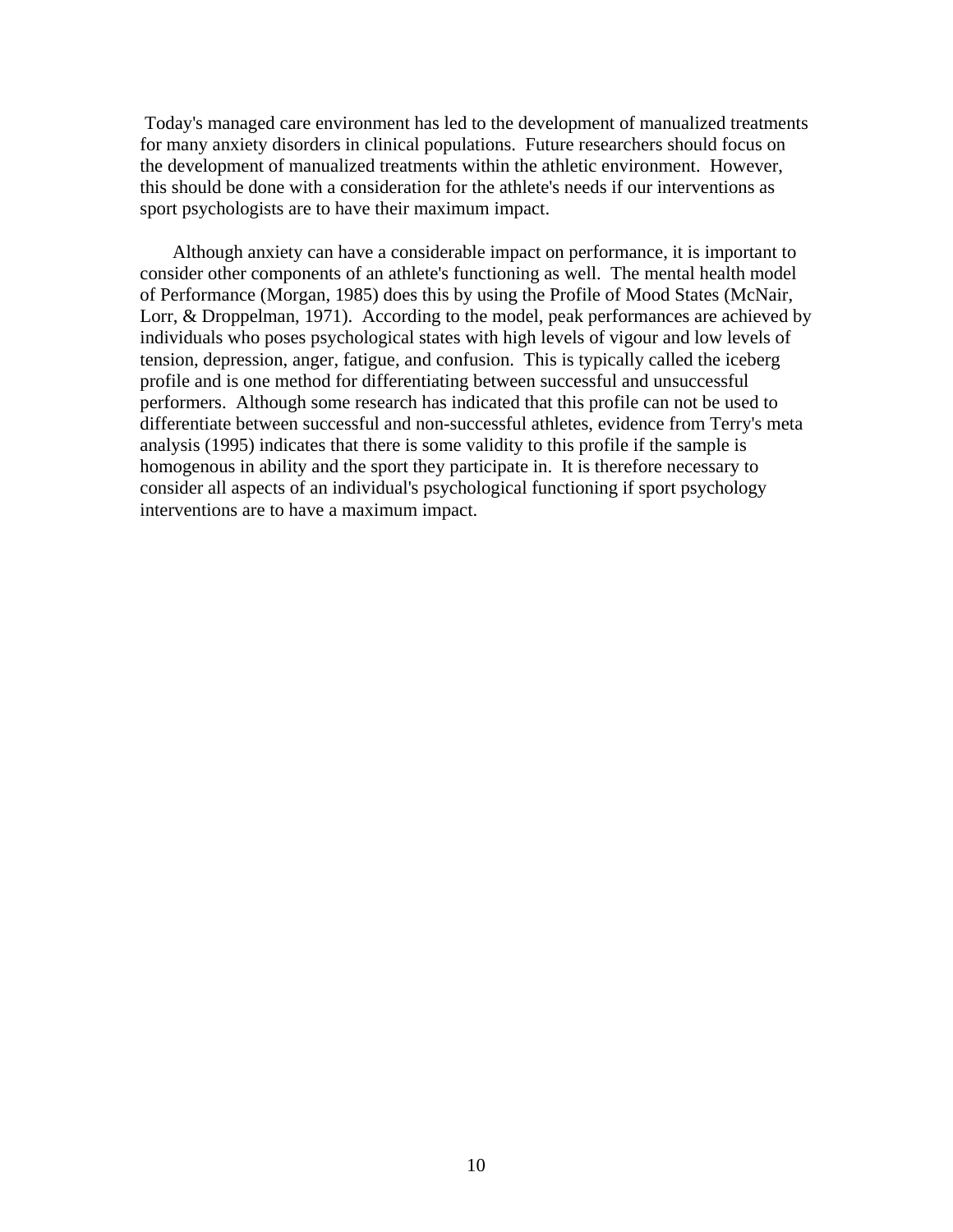#### **References**

 Apter, M. J. (1982). The Experience of Motivation: The theory of Psychological Reversal, Academic Press, London.

 Bejek, K., & Hagtvet, K. A. (1996). The content of pre-competitive state anxiety in top and lower level of female gymnasts. Anxiety, Stress and Coping: An International Journal, 9, 19-31.

 Broadhurst, P. L. (1957). Emotionality and the Yerkes-Dodson law. Journal of Experimental Psychology, 54, 345-352.

 Burton, D. (1988). Do anxious swimmers swim slower? Reexamining the elusive anxiety-performance relationship. Journal of Sport Psychology, 10, 45-61.

 Butler (1996). Sport Psychology In Action. Butterworth-Heinemann: Oxford, England.

 Fazey, J. A., & Hardy, L. (1988). The Inverted-U Hypotheses: A Catastrophe for Sport Psychology. British Association of Sport Sciences Monograph No. 1 National Coaching Foundation, Leeds.

 Gould, D., Ecklund, R. C., & Jackson, S. A. (1993). Coping strategies used by U.S. Olympic Wrestlers. Research Quarterly for Exercise and Sport, 64, 83-93.

 Gould, D. Petchlikoff, L., & Weinberg, R. S. (1984). Antecedents of, temporal changes in, and relationships between the CSAI-2 sub components. Journal of Sport Psychology, 6, 289-304.

 Hanin, Y. L. (1980) A study of anxiety in sport. In W. F. Straub (Ed.), Sport Psychology: An Analysis of Athletic Behavior, Movement Publications, Ithaca, NY 236- 249.

 Hanin, Y. L. (1986). State Trait anxiety research on sports in the USSR. In C. D. Spielberger & R. Diaz (Eds.), Cross-Cultural Anxiety (Vol. 3), Hemisphere, Washington, D.C., 45-64.

 Hardy, L. (1990). A catastrophe model of anxiety and performance. In J. T. Jones & L. Hardy (Eds.), Stress and performance in Sport, Wiley, Chichester, 81-106.

 Hardy, L. (1996) A test of catastrophe models of anxiety and sports performance against multidimensional anxiety theory models using the method of dynamic differences. Anxiety, Stress and Coping: An International Journal, 9, 69-86.

 Hardy, L., Jones, G., & Gould, D. (1996). Understanding Psychological Preparation for Sport: Theory and Practice of Elite Performers. Wiley, Chichester.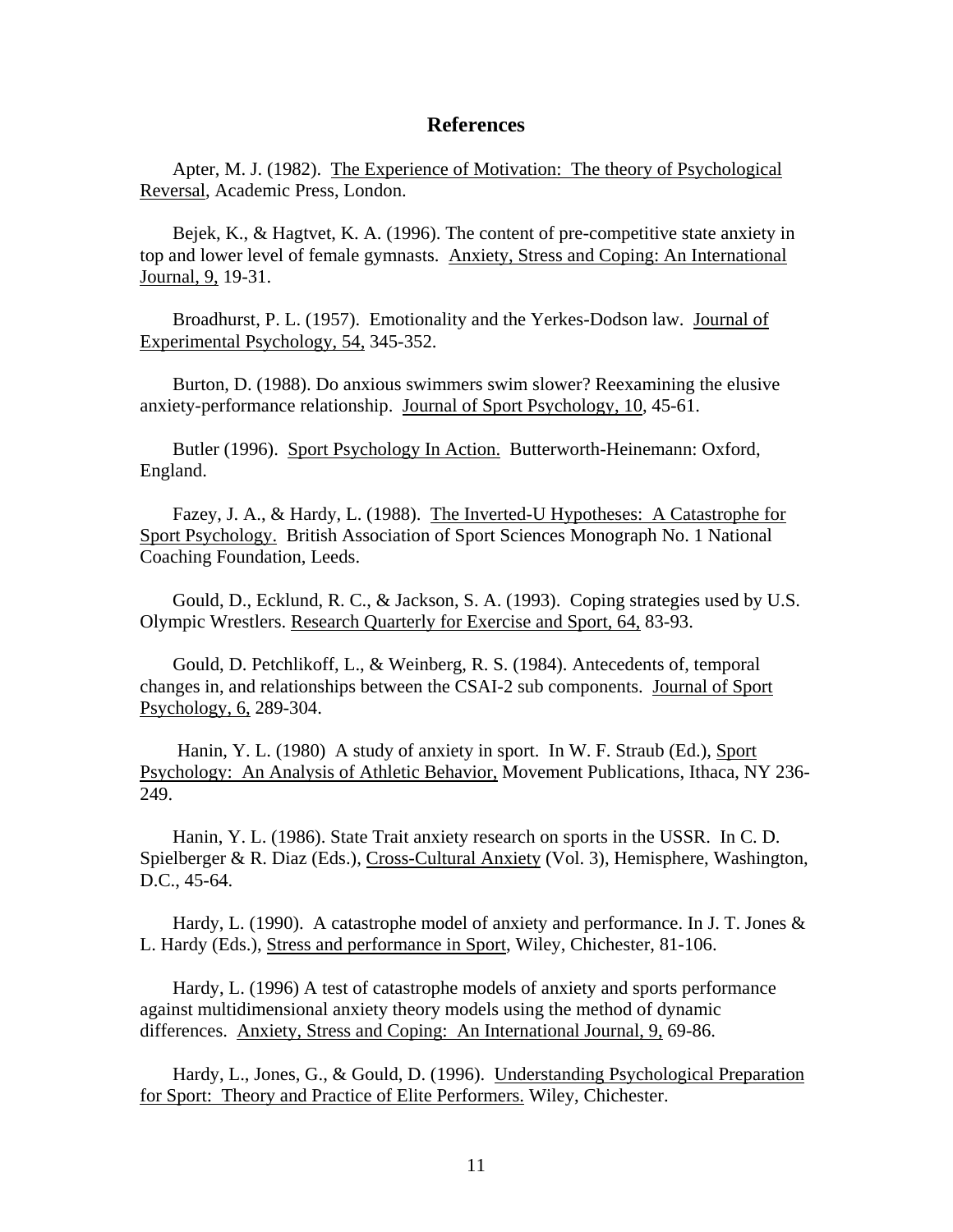Hebb, D. O. (1955). Drives and the CNS (Conceptual Nervous System). Psychological Review, 62, 243-254.

 Holm, J. E., Beckwith, B.E., Ehde, D. M., & Tinius, T. P. (1996). Cognitivebehavioral interventions for improving performance in competitive athletes: A controlled treatment outcome study. International Journal of Sport Psychology, 27, 463-475.

 Jones, G. (1990) A cognitive perspective on the process underlying the relationship between stress and performance in sport. In G. Jones & L. Hardy (Eds.), Stress and Performance in Sport, Wiley, Chichester, 17-42.

 Jones, G., Hanton, S., & Swain, A. B. J. (1994). Intensity and interpretation of anxiety symptoms in elite and non-elite sports performers. Personal Individual Differences, 17, 657-663.

 Jones, G., & Hardy, L. (1990). Stress in sport: Experiences of some elite performers. In G. Jones and L. Hardy (Eds.), Stress and Performance in Sport, Wiley, Chichester, 247-277.

 Jones, G., Swain, A. B. J., & Cale, A. (1990). Antecedents of multidimensional competitive state anxiety and self confidence in elite intercollegiate middle distance runners, The Sport Psychologist, 4, 107-118.

 Jones, G., Swain, A. B. J., & Cale, A. (1991). Gender differences in pre competition temporal patterning and antecedents of anxiety and self confidence, Journal of Sport and Exercise Psychology, 13, 1-15.

 Jones, G., Swain, A. B. J., & Hardy, L. (1993). Intensity and direction dimensions of competitive state anxiety and relationships with performance. Journal of Sport Sciences, 11, 525-532.

 Kirby, R. J., & Liu, J. (1999) Precompetition anxiety in Chinese athletes. Perceptual and Motor Skills. 88, 297-303

 Krane, V., Joyce, D., & Rafeld, J. (1994). Competitive anxiety, situation criticality, and softball performance. Sport Psychologist, 8, 58-72.

 Lohr, B. A. & Scogin,F. (1998) Effects of self-administered visuo-motor behavioral rehearsal on sport performance of collegiate athletes. Journal of Sport Behavior, 21, 206- 218.

 Lowe, R. & McGrath, J. E. (1971). Stress arousal and performance: Some findings calling for a new theory. Project Report, AF 1161-67, AFOSR.

 MacLeod, C. (1990). Mood disorders and cognition. In M. W. Eysenck (Ed.), Cognitive Psychology: An International Review. Wiley, Chichester.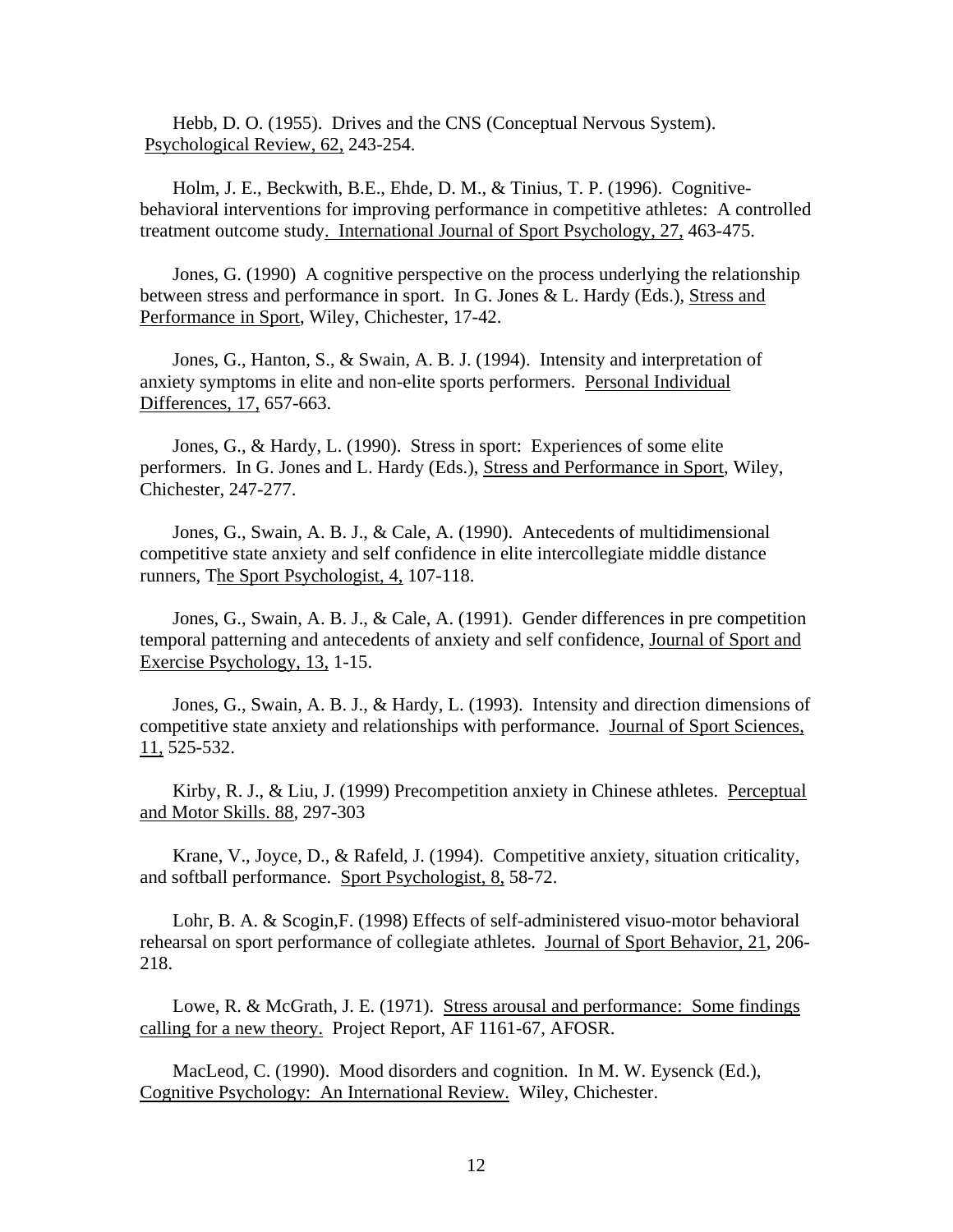Martens, R., Burton, D., Vealey, R. S., Bump, L. A., and Smith, D. E. (1990). Development and Validation of the Competitive State Anxiety Inventory - 2. In R. Martens, R. S. Vealey & D. Burton (Eds.), Competitive Anxiety in Sport, Human Kinetics, Champaign, IL, 117-190.

 Martin, K. A., & Hall, C. R. (1997). Situational and intrapersonal moderators of sport competition state anxiety. Journal of Sport Behavior, 20, 435-446.

 Maynard, I. W., & Cotton, P. C. (1993). An investigation of two stress-management techniques in a field setting. Sport Psychologist, 7, 375-387.

 McNair, D. M., Lorr, M., & Droppelman, L. F. (1971). Profile of Mood States Manual, Educational and Industrial Testing Services, San Diego, CA.

 Meyers, A. W., Scheleser, R., & Okwumabua, T. M. (1982). A cognitive-behavioral intervention for improving basketball performance. Research Quarterly for Exercise and Sport, 53, 344-347.

 Morgan, W. P. (1985). Affective Beneficence of vigorous physical activity. Medicine and Science in Sport and Exercise, 17, 94-100.

 Murphy, S. M. (1988). The on-site provision of sport psychology services at the 1987 U.S. Olympic Festival. The Sport Psychologist, 2, 337-351.

Orlick, T. (1986). Psyching for Sports. Human Kinetics, Champaign, IL.

 Orlick, T., & Partington, J. (1988). Mental links to excellence. The Sport Psychologist, 2, 105-130.

 Perry, J. D., & Williams, J. M., (1998) Relationship of intensity and direction of competitive trait anxiety to skill level and gender in tennis. Sport Psychologist, 12, 169- 179.

 Savoy, C. (1997). Two individualized mental training programs for a team sport. International Journal of Sport Psychology, 28, 259-270.

 Savoy, C., & Beitel, P. (1997). The relative effect of a group and group/individualized program on state anxiety and state self-confidence. Journal of Sport Behavior, 20, 364-376.

 Simon, , J. A., & Martens, R. (1977). S.C.A.T. as a predictor of A-states in varying competitive situations. In D. M. Landers  $\&$  R. W. Christina (Eds.), Psychology of Motor Behaviour and Sport (Vol. 2), Human Kinetics, Champaign, IL, 146-156.

 Smith, R. E., Smoll, F. L., & Ptacek, J. T. (1990). Measurements and correlates of sport-specific cognitive and somatic trait anxiety. Anxiety Research, 2, 263-280.